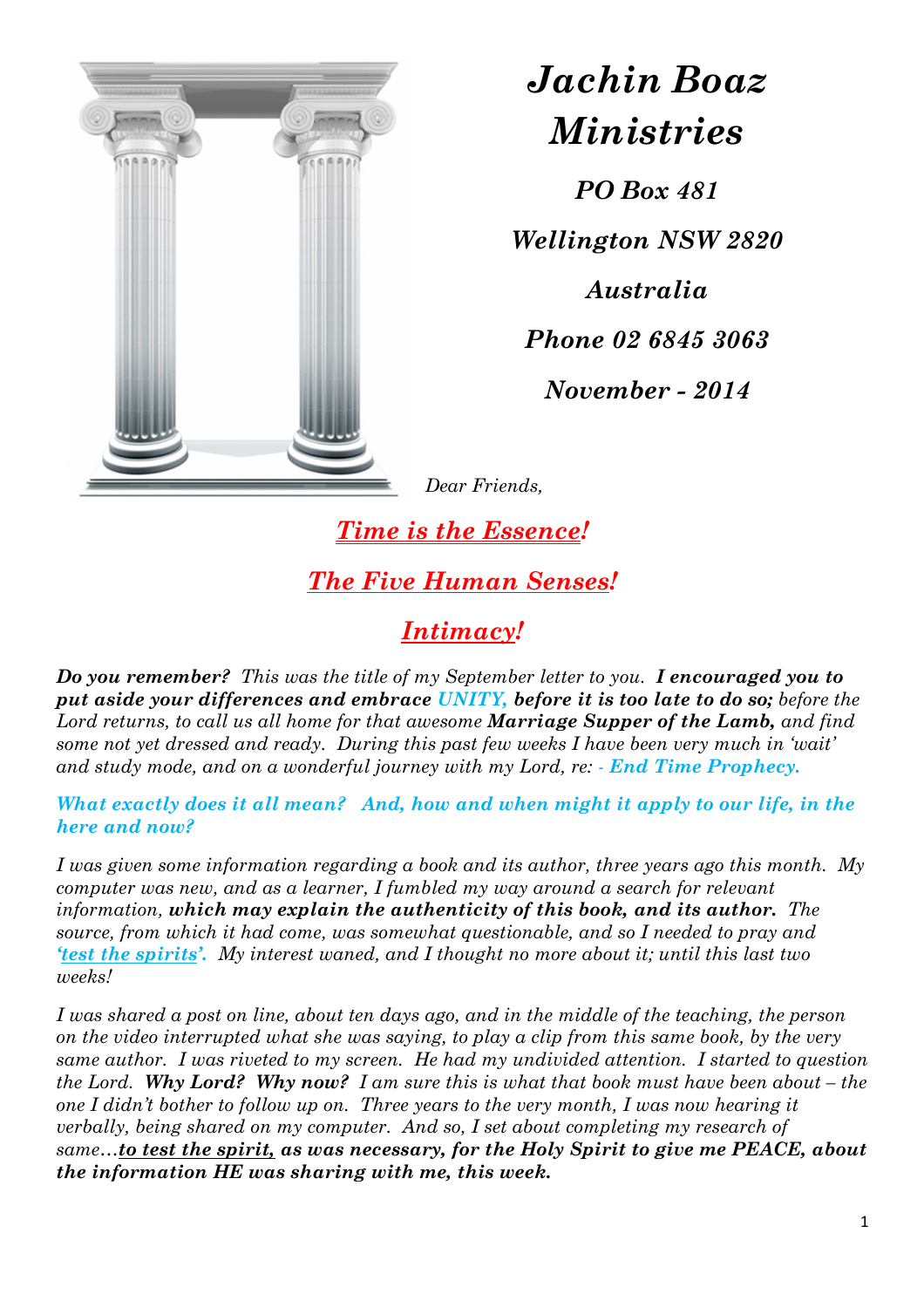*1Jn 4:1 BELOVED, DO not put faith in every spirit, but prove (test) the spirits to discover whether they proceed from God; for many false prophets have gone forth into the world.* 

*1Jn 4:2 By this you may know (perceive and recognize) the Spirit of God: every spirit which acknowledges and confesses [the fact] that Jesus Christ (the Messiah) [actually] has become man and has come in the flesh is of God [has God for its source];* 

*1Jn 4:3 And every spirit which does not acknowledge and confess that Jesus Christ has come in the flesh [but would annul, destroy, sever, disunite Him] is not of God [does not proceed from Him]. This [nonconfession] is the [spirit] of the antichrist, [of] which you heard that it was coming, and now it is already in the world.* 

*1Jn 4:4 Little children, you are of God [you belong to Him] and have [already] defeated and overcome them [the agents of the antichrist], because He Who lives in you is greater (mightier) than he who is in the world. Amen!* 

*How do you KNOW the difference between the Holy Spirit, of God, and the spirit of the antichrist? 'By the greater and mightier ONE, who lives in you', you recognise HIS presence, and by the intensity of the intimacy of the relationship you share with Him; Jesus Christ and His precious Holy Spirit…THAT INTIMACY! You have to hear Him, feel Him, touch Him, taste Him, and smell Him. Shepherds smell like sheep! If He is your shepherd, He should smell like you, and vice-versa. You should recognise Him WITH ALL of your senses, and reflect Him IN ALL of your senses. Humans have a multitude of senses. Sight, hearing, taste, smell, and touch, are the five traditionally recognized ones. So, what do you see in Him? What do you hear Him say? How does He taste to you? What does He smell like? (What do you smell like?) Do you feel Him? How's your sense of touch?* 

*Think about that for a minute, and examine that relationship, and just how intimate it is, between you and the Holy Spirit. You need those five senses at work in you, and between you both, to really understand one another. It's no different to your human relationships. Would you settle for anything less in your physical relationships? Unfortunately, all too often, YES! The very reason for so many dysfunctional relationships! However, when you enter into a relationship with someone, where those five senses are experienced and understood, that relationship takes on a whole new meaning.* 

*LOVE! That is the secret! Love, gives such clarity to how we perceive the other person, and how we respond to the intimacy we share. Oh the bliss, of a beautiful, shared, intimate relationship, with our significant other. How precious they become in our sight. We guard that intimacy with a jealousy that was never felt before. We have found something of value to us, and for us. And there is nothing wrong with jealously guarding your relationship. Just don't ever let your jealousy become possessively controlling; thus smothering the growth of the persons within the relationship. Believe me, our God is a jealous God! And if you have not yet recognised just how jealously He guards His and your relationship, you are going to get caught short, when He calls to collect you.* He *is coming – ready or not! If He has called you, yet you still wander in your wilful rebelliousness, you will find yourself walking through the fires of the Tribulation. And that is one journey you do not want to make. You KNOW how crazily scary our life*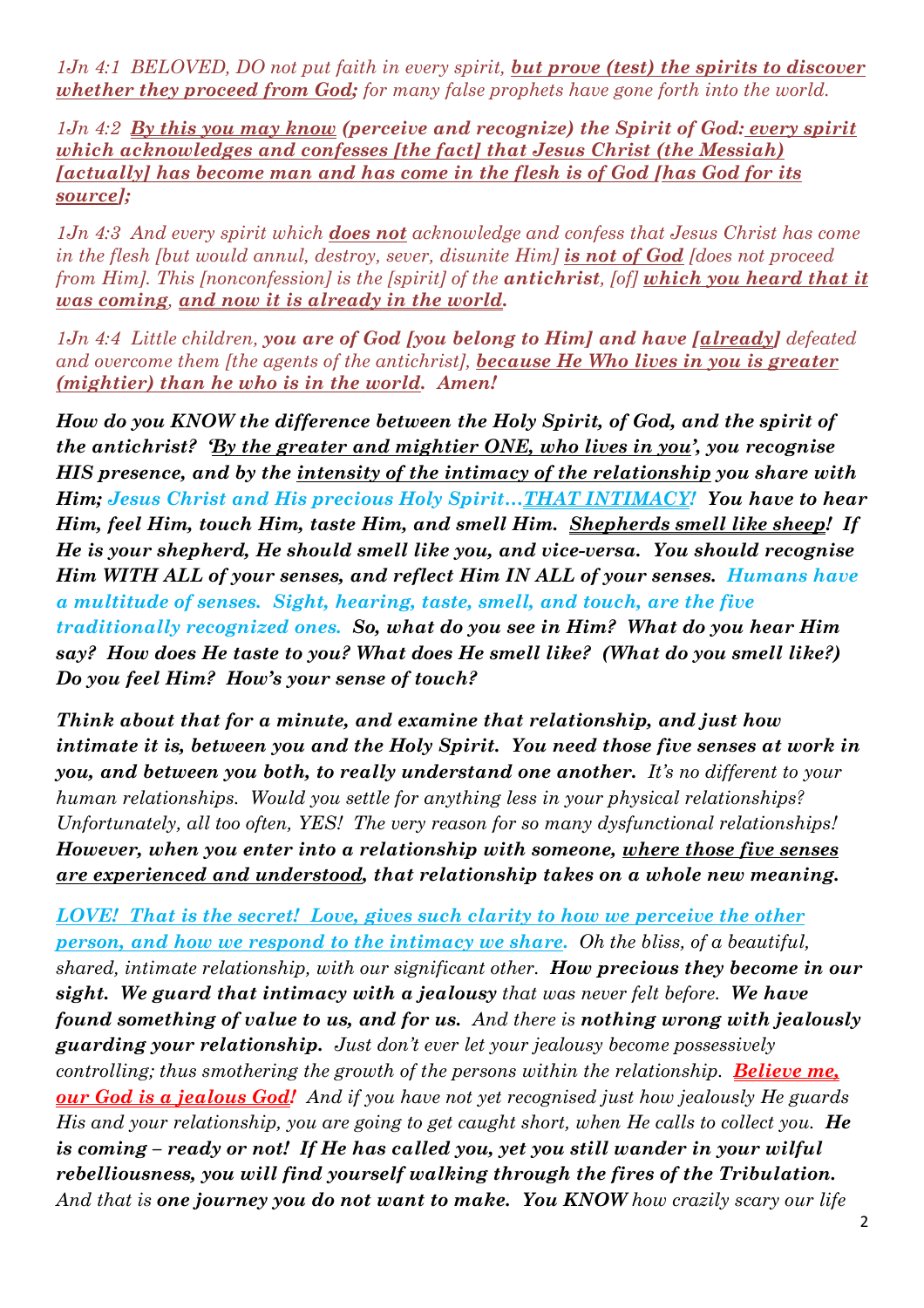*has become, in our day to day global existence; but, 'you ain't seen nothing, YET!' You will DIE for your FAITH – then! It is the price you will pay for your disobedience!*

*Deu 4:23 Take heed to yourselves, lest you forget the covenant of the Lord your God which He made with you, and make for yourselves a graven image in the form of anything which the Lord your God has forbidden you. Deu 4:24 For the Lord your God is a consuming fire, a jealous God.* 

*And we are all to find out very soon, just how jealously He guards His and your relationship. Woe betides anything or anyone who would try to take His place inside your combined personal space! The first of the Ten Commandments told us that: - To have "NO OTHER GOD BEFORE ME!" Remember? So whether it is YOU or SOMEONE ELSE – that has taken the rightful place of the Holy Spirit in your life, and your shared relationship, He is going to deal with whoever it is - SOON, and very SOON!* 

*Do you think you need take a few minutes to re-examine the health of your relationship with your God?* 

*Give yourself a physical 'home remedy' examination and add to that a 'home remedy' medication; like a dose of Holy Ghost juice! Or pop a Holy Spirit pill! Whichever one works for you; just do it! You are running out of time.* 

*Do the home pregnancy test. If you are not pregnant with the Holy Spirit, so as to be readily available to give birth to anything He would have you do, or say, or be, or go…then you are not ready! You may well need an epidural of enormous proportions to prepare you for the imminent surgery that is necessary, on your hardened and calloused heart, to kick start it – for you to be revived enough, to give and receive LOVE again. You must do whatever it takes to have those five senses fully functioning, in a wellbalanced and two-way interactive and intimate relationship, before you can relax in His arms, and rest in His finished work for you. Yes, you need to test the spirit, to KNOW that it is His Spirit; and when you can say you KNOW, then, you can say - you can see Him, hear Him, taste Him, smell Him and touch Him! There will be no confusion for you at that point. You will KNOW without a doubt, that it is HE, who says: -* 

*Jer 31:3 The Lord appeared from of old to me [Israel], saying, Yes, I have loved you with an everlasting love; therefore with loving-kindness have I drawn you and continued My faithfulness to you. [Deut. 7:8.]* 

*His LOVE is everlasting! His LOVE is filled with kindness; loving-kindness! And it is magnetic. You won't be able to resist His LOVE as He draws you to Himself in His continued faithfulness toward you! Take note of that - His faithfulness is continual it never ends. That is why He faithfully guards it with jealousy. He will not have the devil mess with His BRIDE; any more than you should welcome any outside interference, within your physical relationships. They too, should be guarded with a loving, shared spiritual oversight, called jealousy. Righteous jealousy!*

*So, if your relationship with your Lord is richly rewarding in spiritual intimacy, you should be in a healthy state, as His gloriously attired Bride, ready for His coming to*